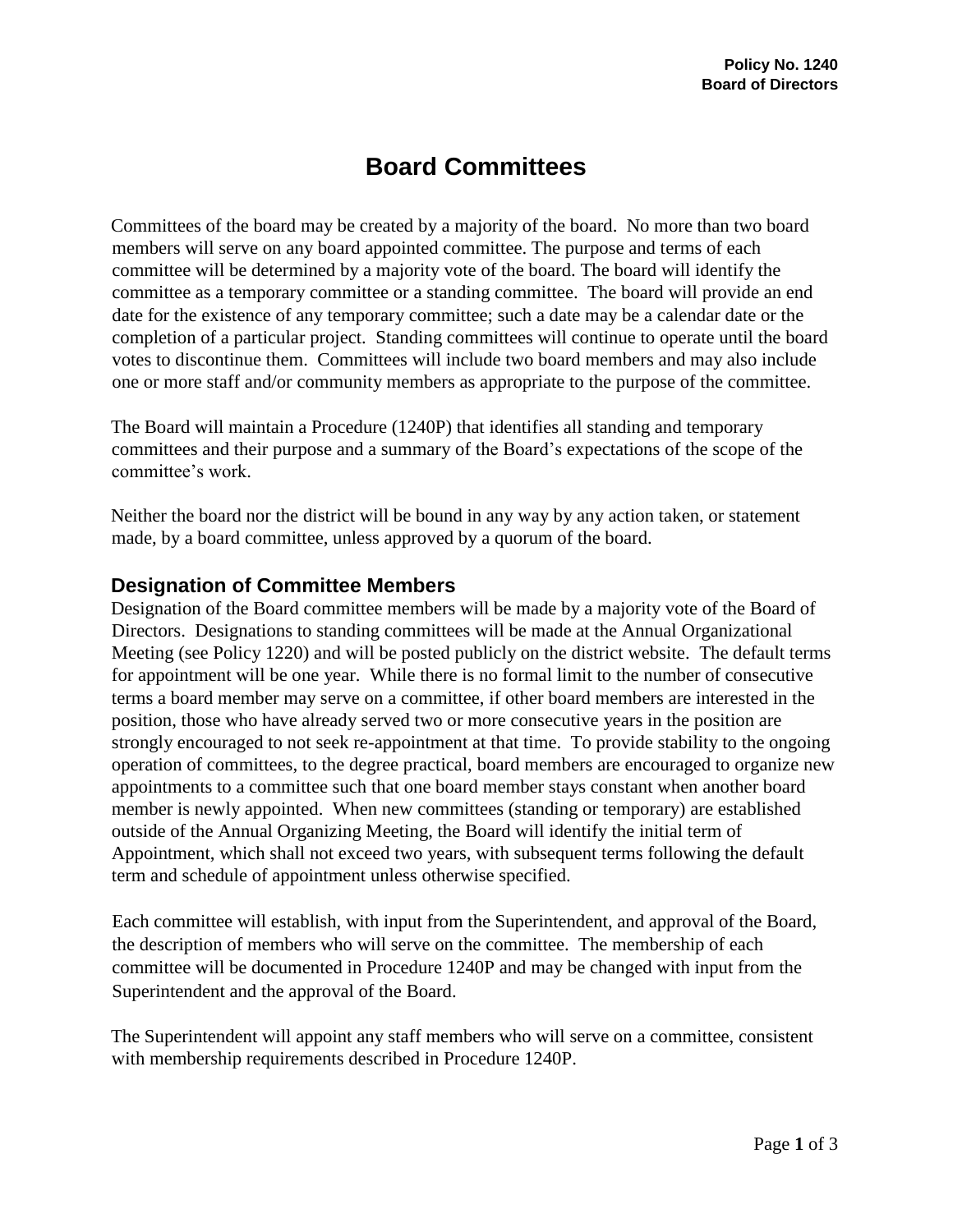Community members may be identified to temporarily support a committee for specific purposes, as described in Procedure 1240P. The Board will work with the Superintendent or designee to select any community members to support the given committee.

## **Committee Operations**

Each committee will provide a summary plan to the Board by the second June meeting to outline it's plan for the upcoming school year. The plan will align with the annual and strategic plans and will include:

- committee goals for the year,
- any significant or sizable work items/projects the committee will pursue to support its purpose
- any intent to engage formally with the community on a significant scale (e.g., formation of an advisory group, holding of community forums, etc.)
- a rough timeline for work.

By the second June meeting of the Board, Board members will review committee plans and will formally approve any changes in scope (standing or temporary) of the committee's work and provide feedback to the committee. If necessary, the board may request that a committee bring an updated plan for the Board to consider. All committee plans must be approved by the Board by the second August Board meeting. The annual calendar (see Policy 1810) will be updated to reflect committee needs for reporting to and working with the Board. Committee plans will carry over from one calendar year to the next until or unless they are officially updated or replaced by a new plan. Outcomes, recommendations, and any other products created from direction of committee plans do not constitute final action by the Board and are subject to full Board review.

By the first December meeting of the Board, all Board committees will present a progress report on their plans. By the second meeting in January, all Board committees will either confirm their plans, or, if necessary, submit an updated committee plan for approval by the Board.

Prior to a Board committee initiating any formal community engagement on a significant scale, the committee must present to the Board a community engagement plan that includes clear descriptions of

- need for the engagement,
- purpose of the engagement,
- mode(s) of engagement (e.g., formation of and/or interaction with advisory group(s), community forums, focus groups, surveys, etc.),
- stakeholders to be included (including specific composition of any advisory groups, if they are being used),
- timeline for engagement,
- specific deliverables from the community engagement process,
- Board outcomes in follow up of the community engagement,